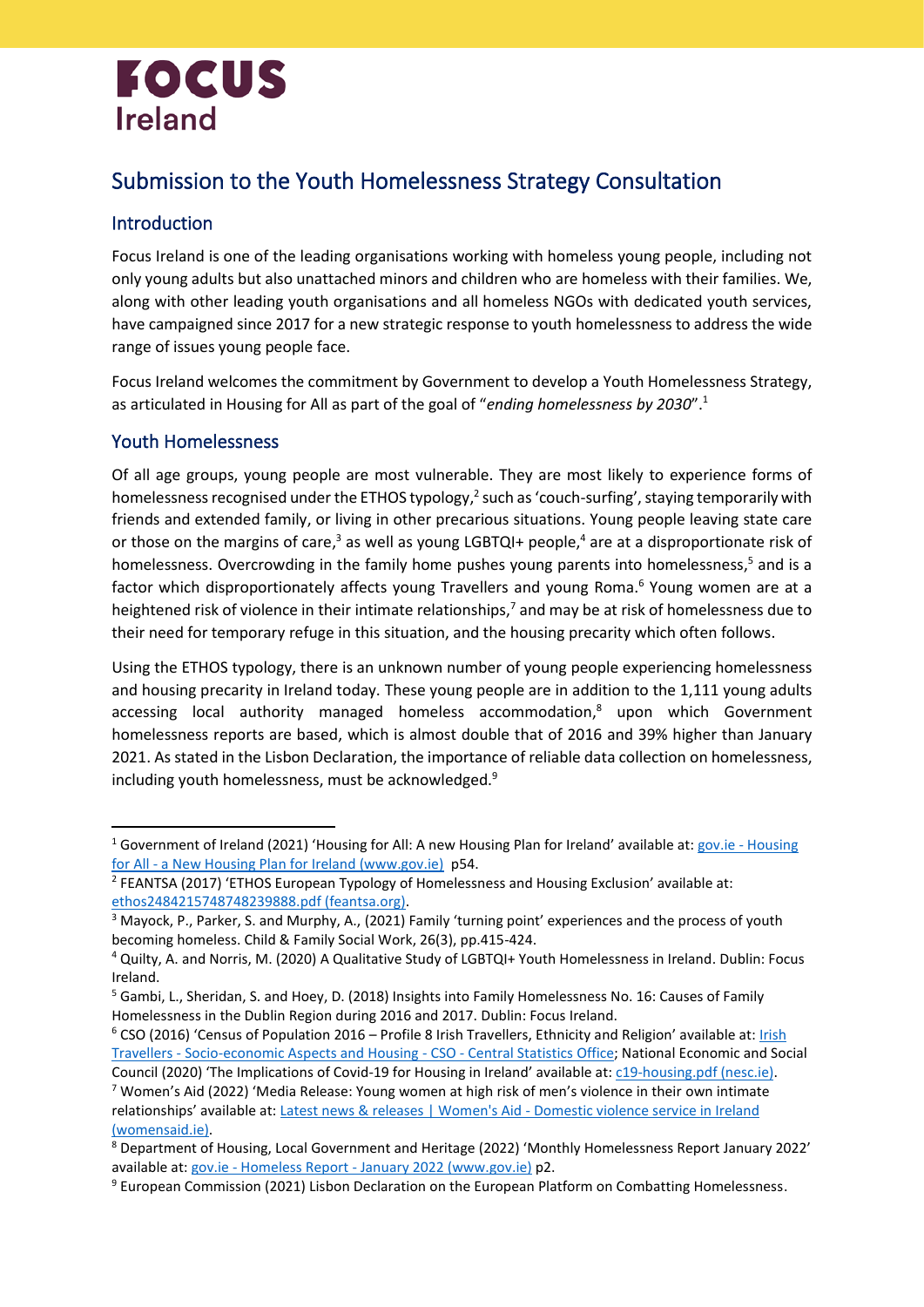# **FOCUS Ireland**

<span id="page-1-0"></span>Young people experiencing homelessness are in crisis and need specialised supports. They have not yet experienced independent living and lack the support networks available to most other young people. They are the age group least likely to be aware of their rights and of the help and services that are available to them. They are also the age group most likely to face discrimination in the private rental market.<sup>10</sup> Young people are more likely than older cohorts to be at risk of poverty or social exclusion.<sup>11</sup> Social protection policy should complement housing policy in this regard. However, the reduced rate of jobseeker's allowance denies young people experiencing unemployment the ability to live independently. This barrier should be removed, and an after-rent income based on the Minimum Essential Standard of Living developed by the Vincentian Partnership for Social Justice should be adopted.

Young people have support needs which are distinct from older groups and should be addressed at the earliest opportunity, before issues become critical or entrenched. The right interventions can address the needs of young people, their emotional, cognitive and social development, and help them move out of homelessness into a productive and independent adulthood. The right interventions can prevent instances of youth homelessness occurring at all, for those who are at risk.

### Recommendations

## Definition of Youth

We strongly believe that the proposed aim of the strategy, addressing only young adults aged 18-24 who are homeless or at risk of homelessness, is flawed and will severely undermine the effectiveness of the Strategy. Looking only at young people when they have reached adulthood ignores the lessons from the extensive evidence base and leaves it too late for effective interventions which seek to prevent instances of youth homelessness occurring at all.

We believe that an effective strategy should address the needs of young people aged 16-24, using the life-cycle approach recommended by the National Economic and Social Council. The empirically established trajectories towards youth homelessness often begin in the years prior to the young person turning 18. Legal, governmental, and funding structures create a 'cliff-edge' of adulthood where young people who have a history of adverse childhood experiences, have experienced family relationship breakdown or 'hidden homelessness', move from services which support them as 'children' and into mainstream adult homeless services, where their distinct support needs are often not met. The existence of this 'cliff-edge' is one of the core challenges facing young vulnerable people as they move into adulthood, and developing the funding, legal and institutional arrangements to support young people through this transition is one of the main reasons why such a broad range of organisations sought a National Youth Homelessness Strategy. If the strategy now under preparation concentrates solely on experiences on one side of this cliff, it is likely to deepen the problem rather than contribute to solving it.

<sup>&</sup>lt;sup>10</sup> Grotti et al. (2018) 'Discrimination and Inequality in Housing in Ireland', Dublin: Irish Human Rights and Equality Commission (IHREC) and the Economic and Social Research Institute (ESRI) p28.

<sup>&</sup>lt;sup>11</sup> Eurostat (2022) 'People at risk of poverty or social exclusion by age and sex', available at: [Eurostat -](https://appsso.eurostat.ec.europa.eu/nui/show.do?query=BOOKMARK_DS-127829_QID_-B804398_UID_-3F171EB0&layout=AGE,L,X,0;GEO,L,Y,0;UNIT,L,Z,0;TIME,C,Z,1;SEX,L,Z,2;INDICATORS,C,Z,3;&zSelection=DS-127829UNIT,PC;DS-127829SEX,T;DS-127829TIME,2017;DS-127829INDICATORS,OBS_FLAG;&rankName1=UNIT_1_2_-1_2&rankName2=INDICATORS_1_2_-1_2&rankName3=SEX_1_2_-1_2&rankName4=TIME_1_0_0_0&rankName5=AGE_1_2_0_0&rankName6=GEO_1_2_0_1&rStp=&cStp=&rDCh=&cDCh=&rDM=true&cDM=true&footnes=false&empty=false&wai=false&time_mode=ROLLING&time_most_recent=true&lang=EN&cfo=%23%23%23%2C%23%23%23.%23%23%23&eub_bm=ilc_peps01$DV_565&lang=en) Data [Explorer \(europa.eu\)](https://appsso.eurostat.ec.europa.eu/nui/show.do?query=BOOKMARK_DS-127829_QID_-B804398_UID_-3F171EB0&layout=AGE,L,X,0;GEO,L,Y,0;UNIT,L,Z,0;TIME,C,Z,1;SEX,L,Z,2;INDICATORS,C,Z,3;&zSelection=DS-127829UNIT,PC;DS-127829SEX,T;DS-127829TIME,2017;DS-127829INDICATORS,OBS_FLAG;&rankName1=UNIT_1_2_-1_2&rankName2=INDICATORS_1_2_-1_2&rankName3=SEX_1_2_-1_2&rankName4=TIME_1_0_0_0&rankName5=AGE_1_2_0_0&rankName6=GEO_1_2_0_1&rStp=&cStp=&rDCh=&cDCh=&rDM=true&cDM=true&footnes=false&empty=false&wai=false&time_mode=ROLLING&time_most_recent=true&lang=EN&cfo=%23%23%23%2C%23%23%23.%23%23%23&eub_bm=ilc_peps01$DV_565&lang=en) [accessed 9 March 2022].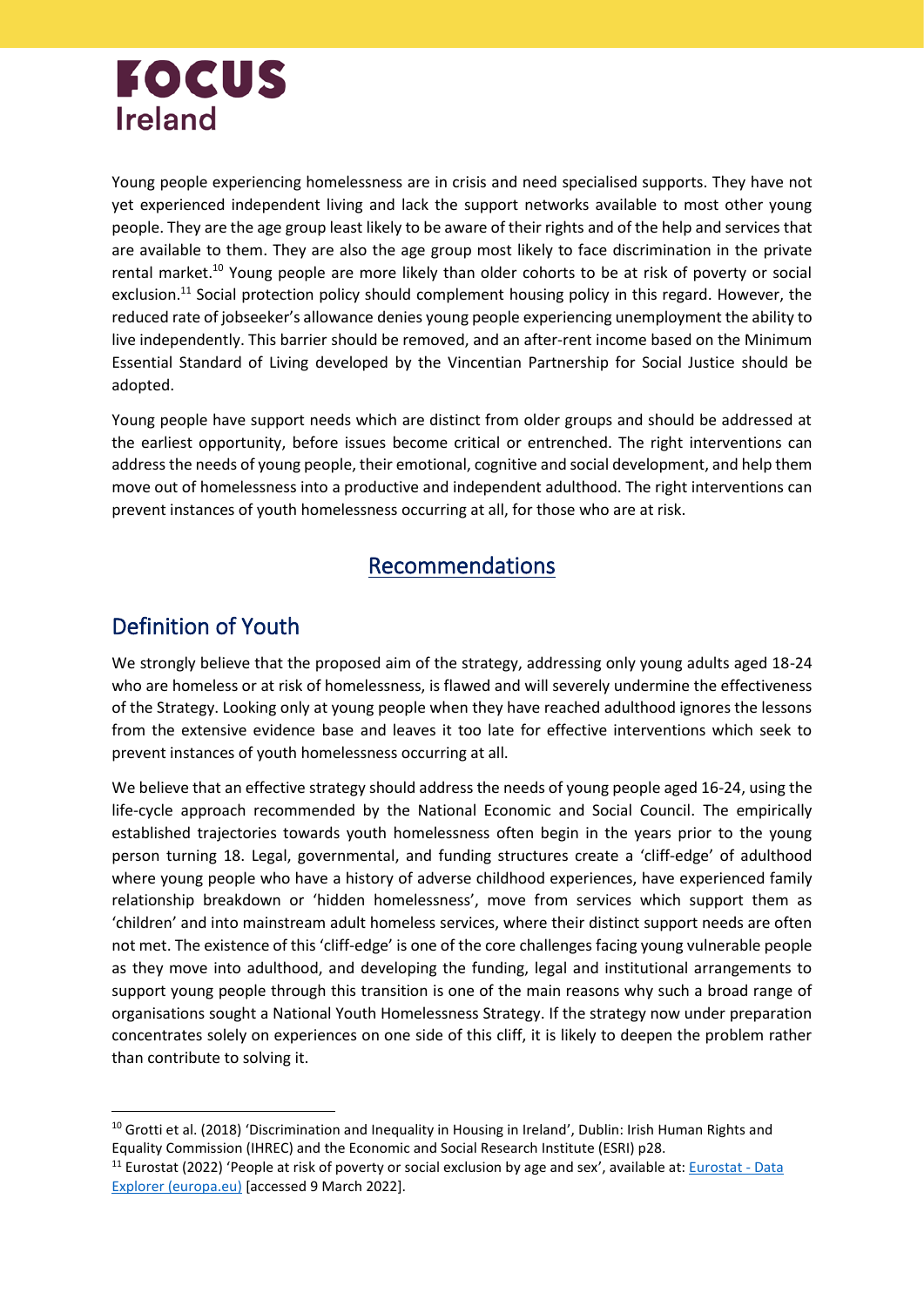## **FOCUS Ireland** Housing Solutions for Young People

#### Housing First for Youth

Housing First is acknowledged internationally as best practice in addressing homelessness effectively. In the National Implementation Plan 2022-26, Minister Darragh O'Brien cited Housing First as "*a critical element*" in working towards ending homelessness by 2030.<sup>12</sup> We agree with this support of Housing First, and strongly recommend the introduction of a programme of Housing First for Youth in Ireland, Focus Ireland Housing First for Youth in Waterford is proven to be successful, supporting 43 young people in accessing tenancies, including 25 young parents. The project has a sustainment rate of 84% with no discharges to homelessness, while access to safe and secure accommodation has enabled 28 of these young people to access education and employment.

The programme includes the provision of personalised support plans, which address issues such as mental health, education and training, preparation for employment and independent living skills as well as identifying suitable long-term housing appropriate to the needs of each young person. Addressing young people's needs at the earliest opportunity before issues become critical or entrenched disrupts a potential life-cycle of accessing homeless services.

The current arrangements for young people leaving state care, through the planned provision of housing under CAS, should be linked with Housing First for Youth. This has proven successful in Waterford and Wexford through Focus Ireland's Housing First Aftercare Service which is supported by Tusla.

The national implementation of Housing First for Youth will involve the designation of appropriate accommodation from public housing stock, approved housing bodies, and private owners as well the provision of specialist supports for young people. Housing First for Youth should be available to all young people who need this service, be they at risk of, or already experiencing homelessness.

#### Social and Affordable Housing Stock

While subsidization of rent through HAP and RAS has provided an exit from homelessness for many people, young people are less likely to avail of this route due to competition and discrimination in the private rental market, as noted above, $13$  which negatively impacts their ability to source accommodation. A housing stock of social and affordable units, including adequate units for single person households, reflecting the full range of housing needs must be produced. This will allow all young people the ability to live independently. Care-leavers should be given priority status on Local Authority housing lists, with provision to this cohort monitored through Housing Delivery Action Plans reporting, which Local Authorities are mandated to prepare and include an assessment of the provision of Age Friendly Housing, under Housing for All.<sup>14</sup>

<sup>&</sup>lt;sup>12</sup> Government of Ireland (2021) Housing First National Implementation Plan 2022-2026. Dublin: Department of Housing, Local Government and Heritage.

<sup>13</sup> [n10.](#page-1-0)

<sup>14</sup> Government of Ireland (2021) 'Housing for All: A new Housing Plan for Ireland' Dublin: Department of Housing, Local Government and Heritage, p60.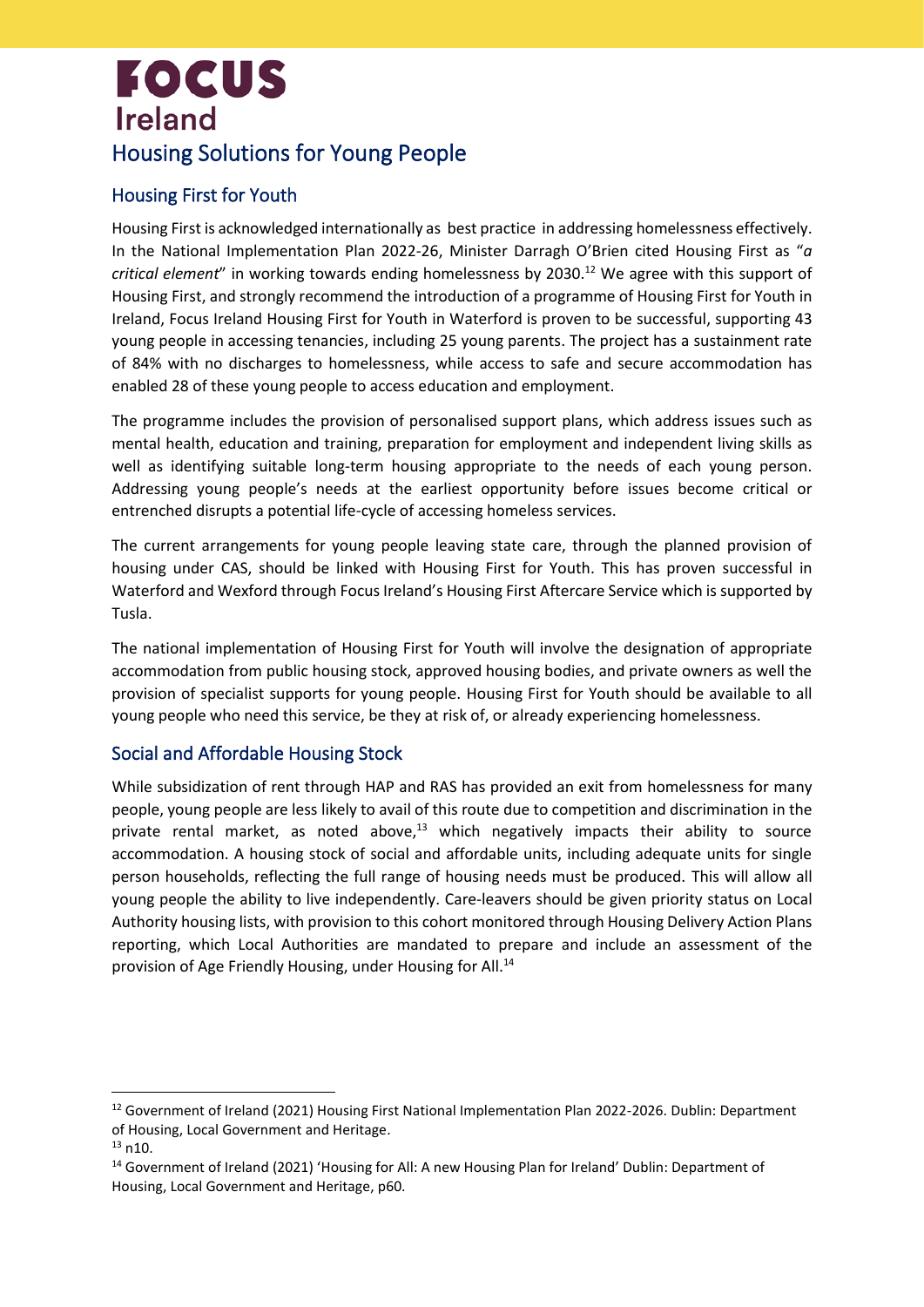## **FOCUS Ireland** Preventative Measures

#### Early Warning Systems

Identifying young people at risk of homelessness at the earliest possible opportunity is essential in the fight to end youth homelessness. This must involve schools, health services, youth and community services, and must be informed by the empirically established trajectories into homelessness experienced by young people. Many young people who experience 'hidden homelessness' or present to homeless services upon turning 18, are unaware of the services and supports that are, and had been, available to them.

Additionally, many young people who have been on the margins of state care and are ineligible for Aftercare support subsequently present to homeless services. The needs of these young people at risk of homelessness can and must be identified and addressed as early as possible, to avoid young people falling into adult homeless services following the cliff-edge of adulthood.

#### Family Mediation Services

Focus Ireland, in partnership with Tusla, operate family mediation services to intervene where relationship issues are likely to result in a young person becoming homeless, or where the relationship has temporarily broken down and a young person is accessing homeless services. Intervening at this early stage can prevent crisis entry into homelessness, and a subsequent cycle of accessing emergency accommodation. This service can reconnect young people with a vital support network and, where appropriate, can support the young person moving home. This service can also be implemented successfully with alternative carers to avoid placement breakdown.

This should be expanded and offered nationally and training should be provided to mediators to ensure they are sufficiently capable of addressing the specific needs of diverse groups of young people. With appropriate funding, this service can addressthe family relationship breakdown pathway to homelessness which research has consistently identified as a major contributor to youth homelessness,<sup>15</sup> reducing the reliance on emergency responses and providing better outcomes for young people.

#### Aftercare

At present, Aftercare plan preparation may begin as late as six months prior to the young person reaching 18 years of age,<sup>16</sup> this can and should occur sooner. Aftercare plans should be prepared as soon asthe child has become eligible, allowing sufficient time for identifying suitable housing options. To be effective, there must be adequate resourcing of Aftercare workers to avoid unmanageable caseloads, which inhibit young people's access to their Aftercare worker and the provision of meaningful support.

In line with the definition of youth proposed, Aftercare support should be extended to the age of 24. The provision of Aftercare support after the age of 21 must not be contingent on the young person continuing education. This policy further marginalises those in most need of support, whose access to further education may be inhibited by adverse childhood experiences causing disruption to secondary education, or due to their need to care for their own children, for example. This policy does not

<sup>&</sup>lt;sup>15</sup> Bairéad, C. and Norris, M. (2020) Youth Homelessness in the Dublin Region: A profile of young, single emergency accommodation users in 2016, 2017 and 2018. Dublin: Focus Ireland.

<sup>16</sup> Child Care Act 1991, s. 45B(5)(a).